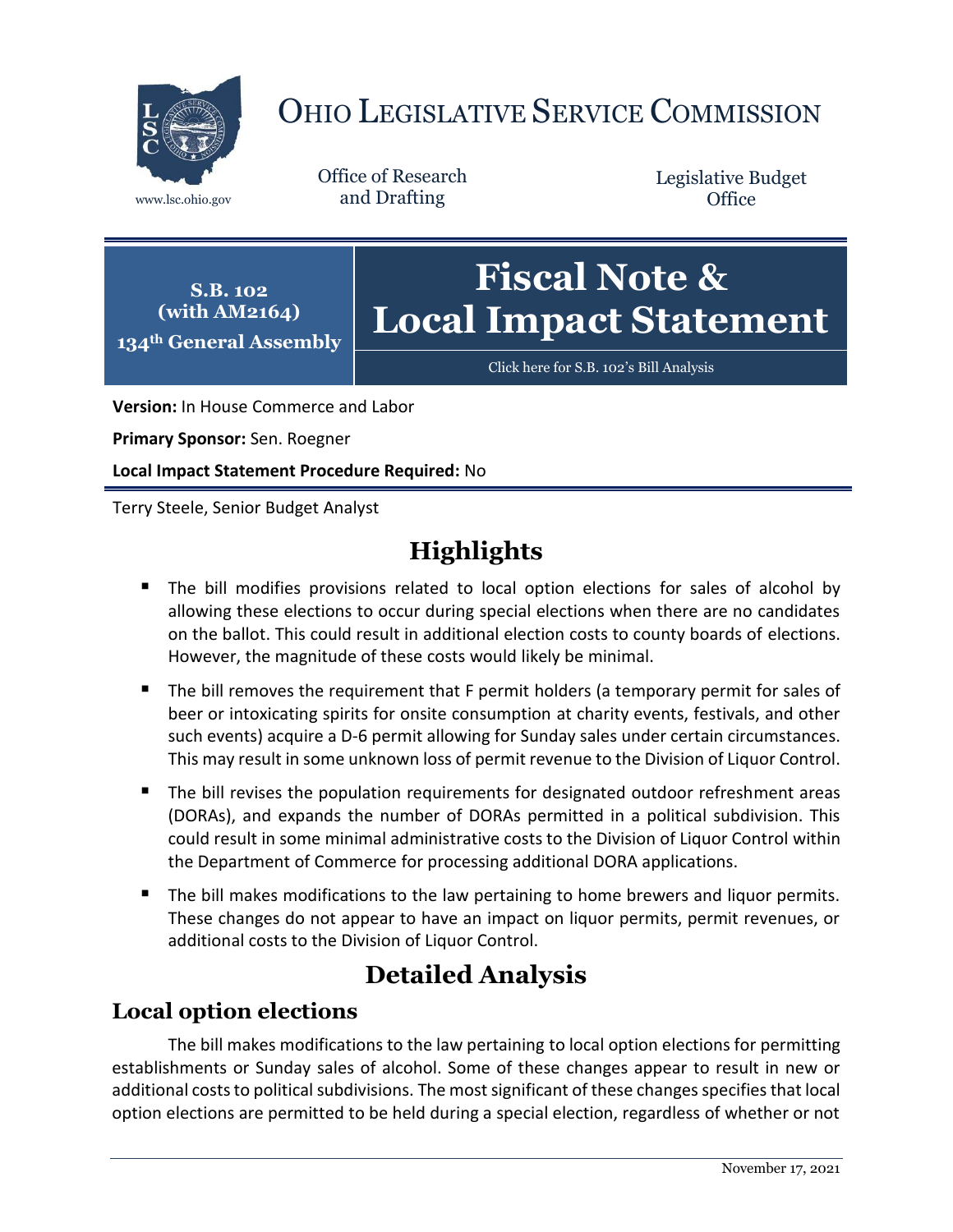there are candidates on the ballot for that election. Current law requires local option questions to appear on the ballot of a primary or general election where there are candidates for office on the ballot. Because of this, the direct election costs related to a local option question are only those related to ballot advertising requirements and the costs of adding the local option question to the ballot. During the November 3, 2020 general election, there were 141 local option questions on the ballot. It would not appear as though the changes in the bill would result in a substantial number of such local option questions appearing on a special election ballot rather than primary or general election ballots.

By making the special election change in the bill, it is possible that a county board of elections may have to conduct a special election for the sole purpose of a local option question. Overall, the per-precinct costs of conducting an election varies based upon the precinct location and number of voters in that precinct. Typically, these costs vary from between \$800 to \$1,000 per precinct in rural precincts to approximately \$1,600 to \$2,000 for urban precincts. The costs attributable to a local option question would only constitute a small portion of the overall per-precinct costs under current law. Local option questions in most cases only encompass a single voting precinct. It should be noted that it would appear that there would be very few instances in which a county board of elections would be required to hold a special election solely for the purposes of a local option question. In such instances, the board would be able to charge a majority of those costs back to the petitioners.

### **Sunday sales for F permits**

The bill makes modifications to the law pertaining to Sunday sales of alcohol for F permit holders, which are temporary permits allowing for the sales and onsite consumption of beer and intoxicating liquor. The bill removes the requirement that these permit holders acquire a D-6 permit (Sunday sales permit) during the time the F permit is active, if (1) Sunday sales are already permitted in the precinct or location where the event is held, and (2) the permit is issued for other days of the week in addition to Sunday. This may result in some revenue loss to the Division of Liquor Control depending on the number of F permit holders that fall under the circumstances described in the bill. Overall, there were 912 F permits issued in calendar year 2020. The permit fee for a D-6 permit varies depending on the type of entity requesting it, and ranges from \$400 to \$500.

Liquor permits are issued by the Division of Liquor Control within the Department of Commerce. Liquor permit revenue is deposited into the Undivided Liquor Permit Fund (Fund 7066). That permit revenue is subsequently distributed as follows: 45% to the State Liquor Regulatory Fund (Fund 5LP0), which is used by both the Division of Liquor Control and the Liquor Control Commission; 35% to local government entities where a liquor permit establishment exists; and 20% to the Statewide Treatment and Prevention Fund (Fund 4750), used by the Department of Mental Health and Addiction Services.

### **Outdoor refreshment areas**

The bill modifies the population parameters for designated outdoor refreshment areas (DORAs), as well as increases the number of allowable DORAs in each population category (see LSC bill analysis for new population levels). Overall, these changes would increase the number of allowable DORAs in a specific area. There are currently 28 DORAs that have been issued a permit by the Division of Liquor Control within the Department of Commerce. The Division does not